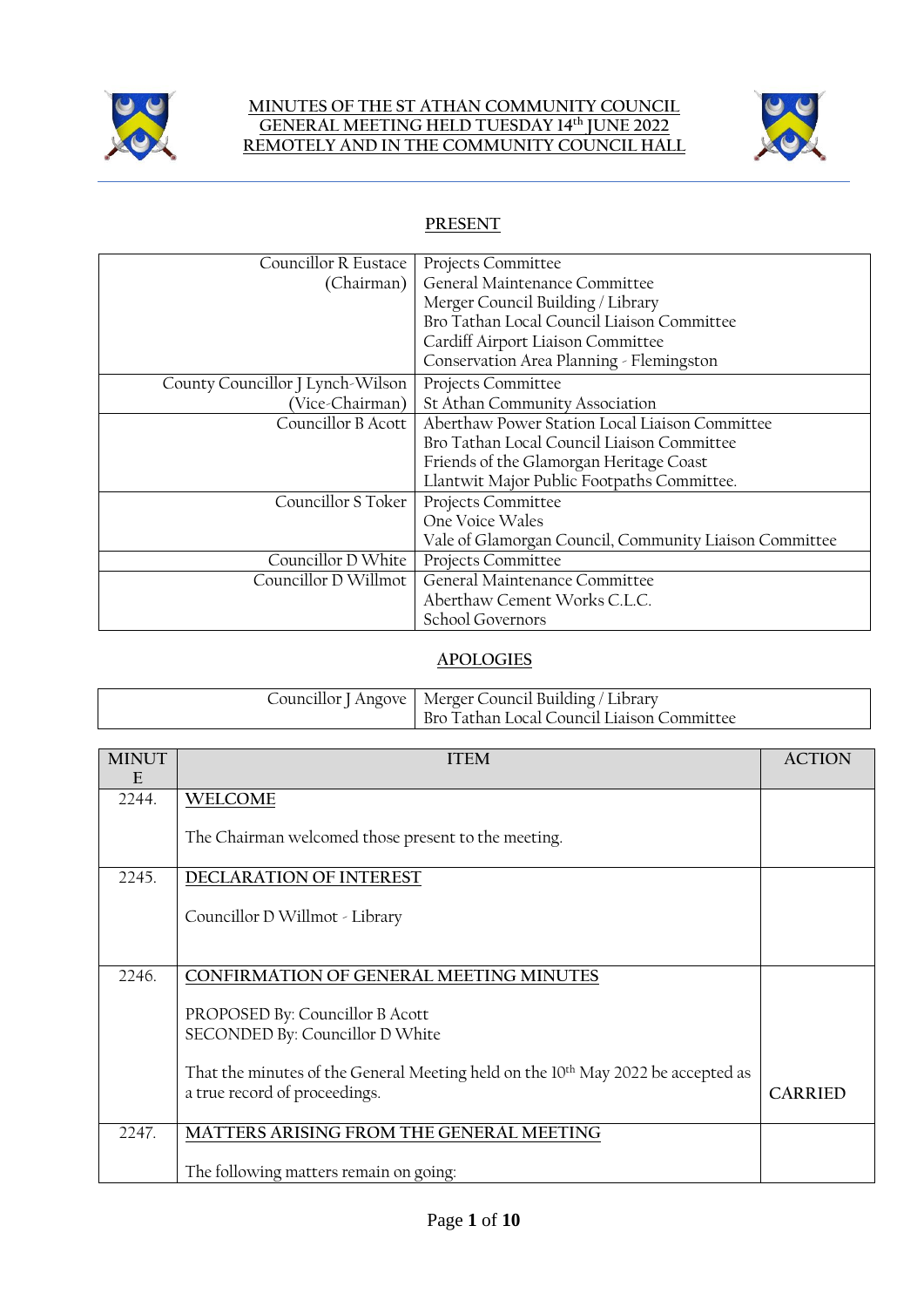| 2247<br>Cont… | Allotment - Councillor S Toker is pursuing this issue with MoD St Athan.<br>a.                                                                                                                                                                                                                                                                                                                                                                                                   |                |
|---------------|----------------------------------------------------------------------------------------------------------------------------------------------------------------------------------------------------------------------------------------------------------------------------------------------------------------------------------------------------------------------------------------------------------------------------------------------------------------------------------|----------------|
|               | b. Telephone Box Flemington - Vegetation around the box has been cleared and<br>the RAF Cadets have agreed to prepare and paint the box over the summer as<br>part of their Duke of Edinburgh Award Scheme.                                                                                                                                                                                                                                                                      |                |
|               |                                                                                                                                                                                                                                                                                                                                                                                                                                                                                  |                |
|               | Pollinator Project - Councillor D White confirmed:<br>C <sub>1</sub>                                                                                                                                                                                                                                                                                                                                                                                                             |                |
|               | (1) Edenvale Ltd have been shown which areas of council land are to be left<br>uncut to enable wildflowers to grow and then to be cut back in<br>September.                                                                                                                                                                                                                                                                                                                      |                |
|               | (2) The Council are supporting the Brownies to develop a small garden area<br>at The Gathering Place.                                                                                                                                                                                                                                                                                                                                                                            |                |
|               | (3) As part of the Queen's Platinum Jubilee celebrations, the Council planted<br>Rowan tree near to the War Memorial.                                                                                                                                                                                                                                                                                                                                                            |                |
|               | Website Accessibility - This issue will be addressed with the new web<br>d.<br>hosting company.                                                                                                                                                                                                                                                                                                                                                                                  |                |
|               | War Memorial - Councillor D White confirmed poppy seeds and<br>e.<br>wildflower seeds have been sown around the memorial and bus shelter.<br>The RAF Cadets have agreed to paint the bench, memorial railings and bus<br>shelter over the summer period, as part of their Duke of Edinburgh Award<br>Scheme.                                                                                                                                                                     |                |
|               | f.<br>Community Working Group - Renamed Community Activities Working<br>Group, inaugural meeting to be held on 12 <sup>th</sup> July 2022. Invites have been<br>sent to local businesses and community representatives.                                                                                                                                                                                                                                                          |                |
| 2248.         | FINANCIAL STATEMENT                                                                                                                                                                                                                                                                                                                                                                                                                                                              |                |
|               | The Chairman presented a Financial Statement of Accounts as at the 31st May<br>2022. Copy at Annex A.                                                                                                                                                                                                                                                                                                                                                                            |                |
|               | PROPOSED By: Councillor J Lynch-Wilson<br>SECONDED By: Councillor S Toker                                                                                                                                                                                                                                                                                                                                                                                                        |                |
|               | That the presented financial statement be accepted as a true record of council<br>financial accounts and that ad hoc audits of Council financial accounts, by<br>Councillors should take place on a regular basis.                                                                                                                                                                                                                                                               | <b>CARRIED</b> |
| 2249.         | CORRESPONDENCE                                                                                                                                                                                                                                                                                                                                                                                                                                                                   |                |
|               | Vale of Glamorgan Council<br>Development Plans Community Guide Edition 2.<br>а.<br>Church Lane Plan (Merger Council Hall & Library).<br>b.<br>Planning Committee - 08 June 2022 - Agenda and Reports.<br>C.<br>Monitoring Officer Meeting with Clerks of Town Community Councils.<br>d.<br>Town & Community Councils Update Information 2022-23.<br>e.<br>Annual Meeting - 23 May 2022 - Agenda and Reports.<br>f.<br>Standards Committee - Applications for dispensation.<br>g. |                |
|               | One Voice Wales<br>Training dates for June 2022.<br>h.<br>Finance & Government Toolkit - Thank you letter to Council.<br>i.                                                                                                                                                                                                                                                                                                                                                      |                |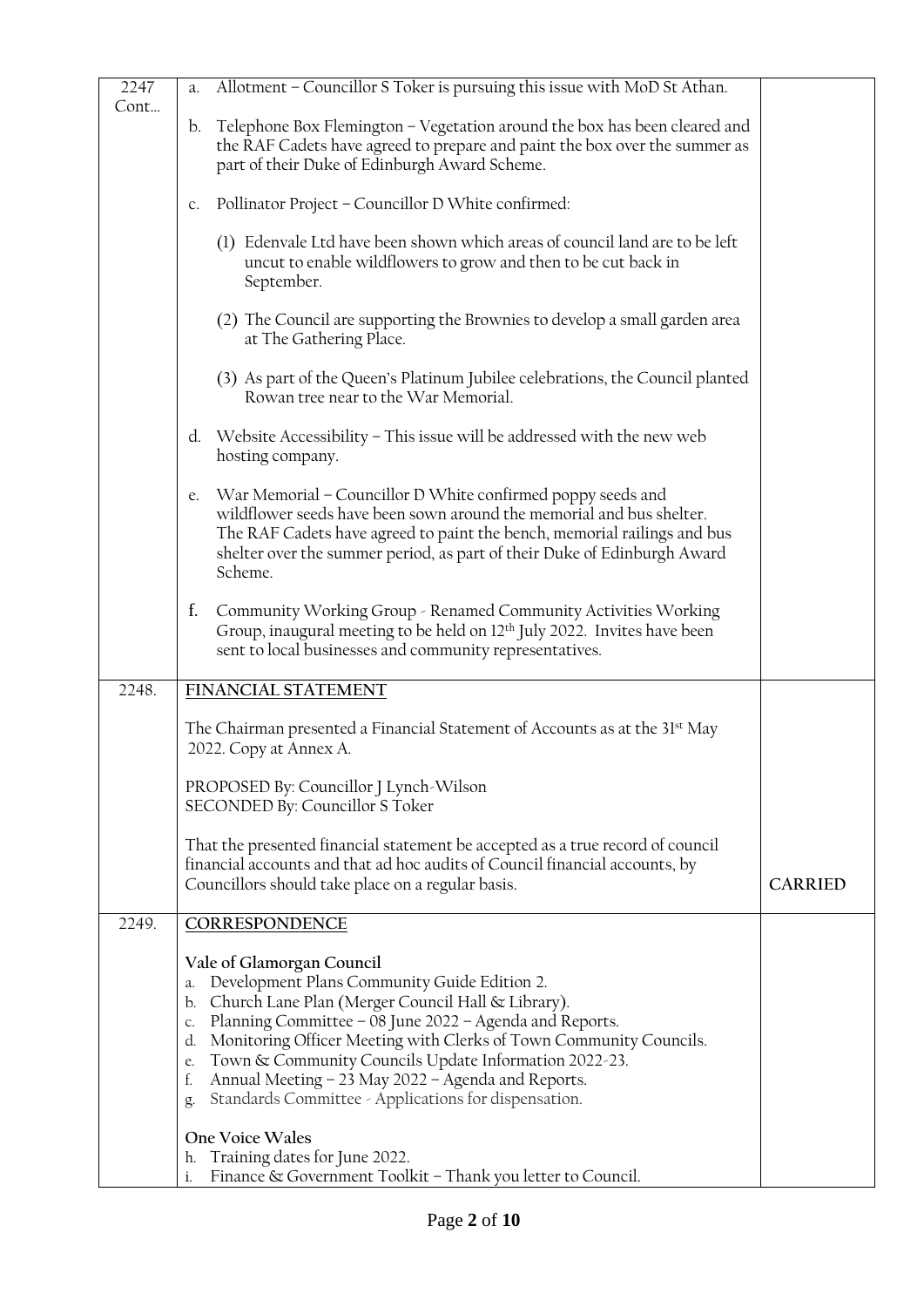| 2250  | Code of Conduct training.<br>$j$ .                                                             |         |  |
|-------|------------------------------------------------------------------------------------------------|---------|--|
| Cont  | k. Age friendly communities' partnership webnair 29th June 2022.                               |         |  |
|       | Pethau Bychain - Nature Hub.                                                                   |         |  |
|       | m. Call out for good practice in response to global warming & climate change.                  |         |  |
|       | Welsh Government and National Lottery Heritage Fund - Grants.<br>n.                            |         |  |
|       | National Forest for Wales funding announcement.<br>0.                                          |         |  |
|       |                                                                                                |         |  |
|       | Other                                                                                          |         |  |
|       | p. Public Sector Executive - Driving tech value $\&$ sustainability webnair – 14 <sup>th</sup> |         |  |
|       | June 2022.                                                                                     |         |  |
|       | Other - Along the Green Brick Road to Carbon Neutrality.<br>q.                                 |         |  |
|       | Public Sector Executive - Guide to the EV Revolution.<br>r.                                    |         |  |
|       | Welsh Water - St Athan drinking water issue.<br>S.                                             |         |  |
|       | ITV News - Water situation.<br>t.                                                              |         |  |
|       | National Resources Wales - NRW Board Recruitment.<br>u.                                        |         |  |
|       |                                                                                                |         |  |
| 2251. | <b>CHAIRMAN'S ACTIONS</b>                                                                      |         |  |
|       | a. Letter of Thanks sent to Ex-County Councillor John Thomas.                                  |         |  |
|       | b. Invite sent to Welsh Government, Bro Tathan to attend Council meeting on                    |         |  |
|       | 5 <sup>th</sup> July 2022.                                                                     |         |  |
|       | c. Reported engine block left at Church Lane to Vale Council (Ref no VOG-                      |         |  |
|       | 423321859).<br>d. Informed PCSO 57209 Richard Mills of councillors contact details.            |         |  |
|       | e. Arranged collection and install of flower baskets.                                          |         |  |
|       | Council Sub Committee list sent to all Councillors.                                            |         |  |
|       | g. Requested Mr J Thomas, Gileston Farm to stop cutting hedge row running                      |         |  |
|       | from the village of Gileston to the Leys beach.                                                |         |  |
|       | h. Confirmation of remuneration payment sent to Mr S Haines, Mrs S                             |         |  |
|       | Williams, Mr D Crompton and Mrs J Lougher.                                                     |         |  |
|       | Bid for funding for summer fete/party in the park.<br>ĺ.                                       |         |  |
|       | Requested quotes for solar panel installation.                                                 |         |  |
|       | k. Arranged collection of Fete ToW Rope and PA System.                                         |         |  |
|       | Notified St. Athan Library of Community Ownership Fund.                                        |         |  |
|       |                                                                                                |         |  |
| 2252  | <b>INVOICES</b> (May 2022)                                                                     |         |  |
|       | Income                                                                                         |         |  |
|       | Ladies What Dance                                                                              | 90.00   |  |
|       | <b>HMRC VAT</b>                                                                                | 1812.36 |  |
|       | Vale Council                                                                                   | 100.00  |  |
|       |                                                                                                |         |  |
|       | Expenditure                                                                                    |         |  |
|       | Caretaker Salary (Apr & May)                                                                   | 370.52  |  |
|       | Clerk Salary (Apr & May)                                                                       | 1068.30 |  |
|       | Council Tax                                                                                    | 211.00  |  |
|       | Council Insurance                                                                              | 2242.61 |  |
|       | Councillor Remuneration (Attendance allowance)                                                 | 165.00  |  |
|       | Edenvale (Grass cut)                                                                           | 150.00  |  |
|       | <b>E-ON Next</b>                                                                               | 86.88   |  |
|       | Feeder pillar x2                                                                               | 19.00   |  |
|       | Fete/Party in the Park                                                                         | 887.45  |  |
|       | HMRC (NI & Income Tax)                                                                         | 624.12  |  |
|       | Internal Audit Fee                                                                             | 35.00   |  |
|       | Microsoft License (Office 365)                                                                 | 11.28   |  |
|       | Newsletter                                                                                     | 560.00  |  |
|       | Onecom (Telephone & Broadband)                                                                 | 51.31   |  |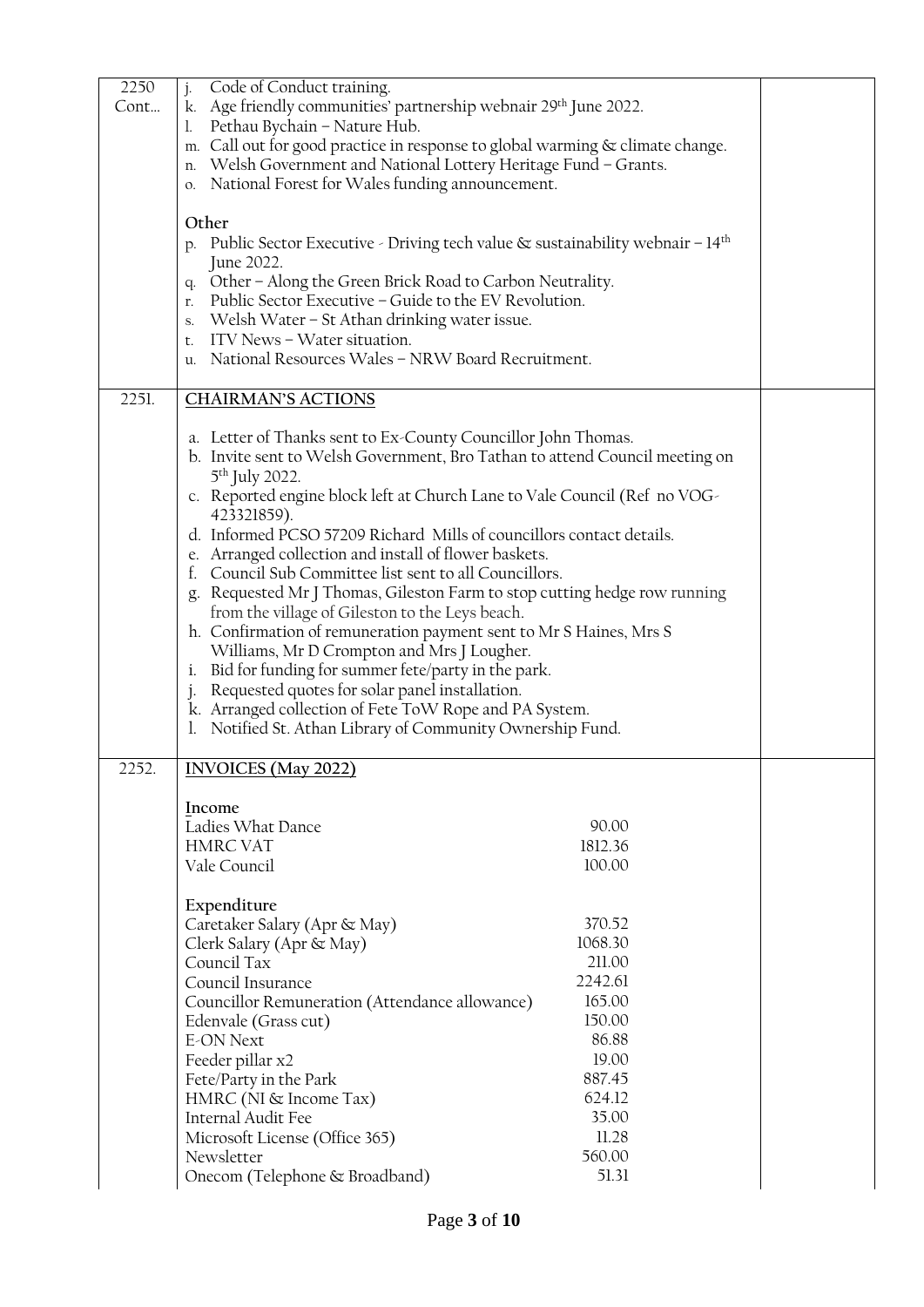| 2252  | Queens Platinum Jubilee (Tree)<br>73.47                                                                                                                                                                                                                                                                                                                                                                                      |                |
|-------|------------------------------------------------------------------------------------------------------------------------------------------------------------------------------------------------------------------------------------------------------------------------------------------------------------------------------------------------------------------------------------------------------------------------------|----------------|
| Cont  | Stationery<br>48.80                                                                                                                                                                                                                                                                                                                                                                                                          |                |
|       | Window Cleaning<br>70.00                                                                                                                                                                                                                                                                                                                                                                                                     |                |
|       |                                                                                                                                                                                                                                                                                                                                                                                                                              |                |
|       | PROPOSED By: Councillor D Willmot                                                                                                                                                                                                                                                                                                                                                                                            |                |
|       | SECONDED By: Councillor B Acott                                                                                                                                                                                                                                                                                                                                                                                              |                |
|       | That the above income and expenditure payments are accepted as correct.                                                                                                                                                                                                                                                                                                                                                      | <b>CARRIED</b> |
| 2253. | PLANNING APPLICATIONS                                                                                                                                                                                                                                                                                                                                                                                                        |                |
|       | a. Town and Country Planning Act, 1990 (as amended)<br>Planning Application No. 2022/00659/FUL (CJ)<br>Location: Queen Bean Coffee Shop, Rock Road, St. Athan<br>Proposal : Replacement of shopfront and minor alterations (relates to<br>planning approval 2022/00099/FUL - 29/04/2022                                                                                                                                      |                |
|       | PROPOSED By: Councillor D Wilmott<br>SECONDED By: Councillor B Acott                                                                                                                                                                                                                                                                                                                                                         |                |
|       | That No Objection be is raised in respect of this planning application and<br>submitted to the Vale of Glamorgan Council.                                                                                                                                                                                                                                                                                                    | <b>CARRIED</b> |
|       | b. Town and Country Planning Act, 1990 (as amended)<br>Application No. 2022/00375/FUL<br>Location: 7, Pant Y Celyn Place, St. Athan<br>Proposal : Proposed new dwelling adjoining existing dwelling<br>Refused on the 13 June 2022.                                                                                                                                                                                          | <b>NOTED</b>   |
| 2254. | <b>REPORTS</b>                                                                                                                                                                                                                                                                                                                                                                                                               |                |
|       | Councillor B Acott<br>a. The Friends of the Glamorgan Heritage Coast Association.<br>Our Honorary Secretary due to illness is unable to carry out the duties. This<br>unfortunately was brought to our notice at the beginning of the COVID<br>restrictions and that membership details are no longer available.<br>We are now only able to trace the address of the members who pay their<br>subscription by Bankers Order. |                |
|       | With the Pandemic restrictions now lifted I would like to arrange an AMG, to<br>discuss the future of the Association, although it will be limited in members<br>attendings, if you have an opinion on this matter, please let the Chairman<br>know.                                                                                                                                                                         |                |
|       | b. Aberthaw Power Station (remote) meeting took place on II <sup>th</sup> May 2022.<br>Feedback from the meeting is attached to these minutes at Annex B.                                                                                                                                                                                                                                                                    |                |
|       | Councillor S Toker - Attended Code of Conduct training and New Councillor<br>Induction training.                                                                                                                                                                                                                                                                                                                             |                |
|       | Councillor D Willmot and Mr D Patterson (Clerk) - Attended Code of Conduct<br>training.                                                                                                                                                                                                                                                                                                                                      |                |
|       |                                                                                                                                                                                                                                                                                                                                                                                                                              |                |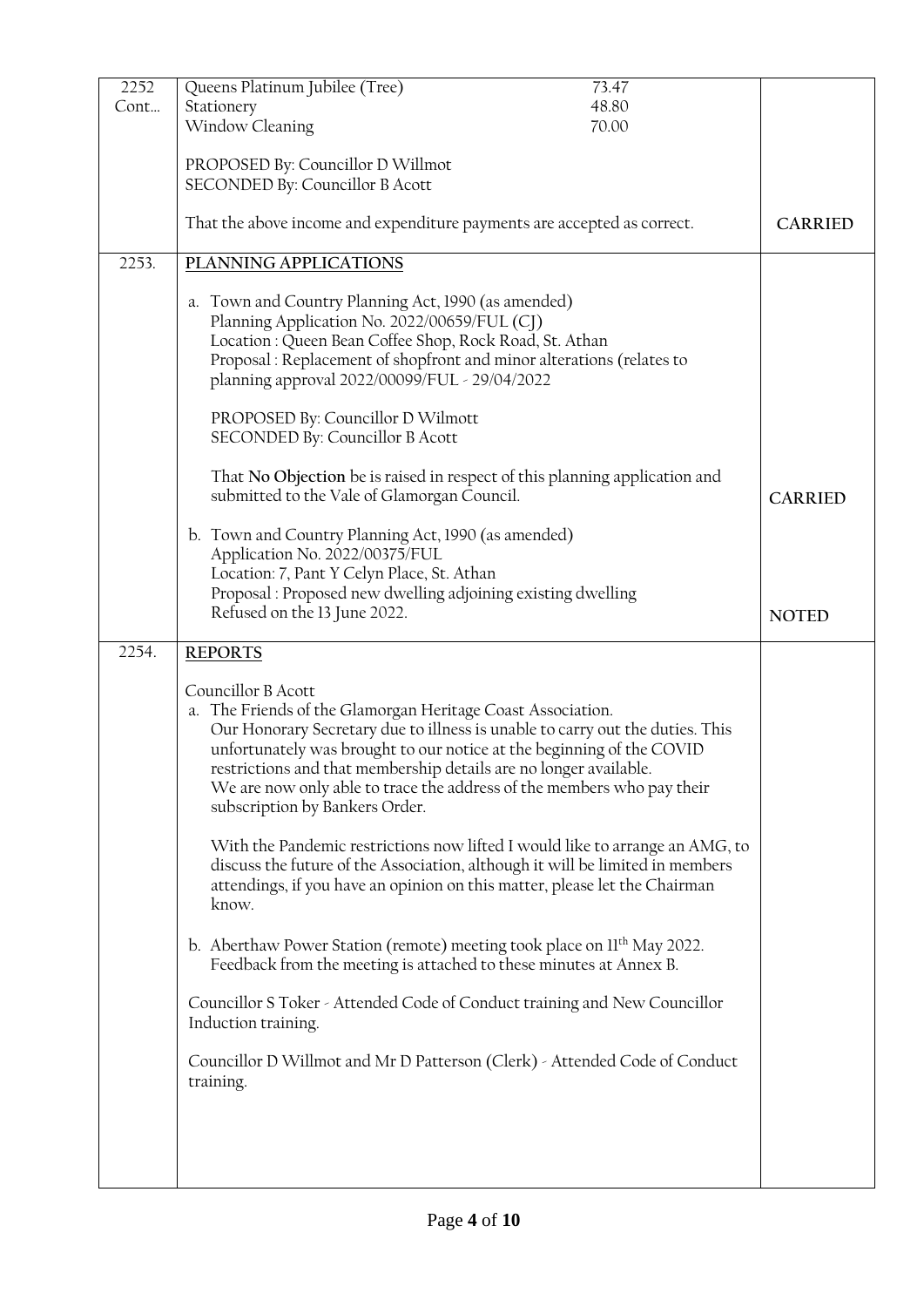| 2255. | <b>COUNCILLOR ROLES</b>                                                                                                                                                                                                                                  |                |
|-------|----------------------------------------------------------------------------------------------------------------------------------------------------------------------------------------------------------------------------------------------------------|----------------|
|       | It was agreed to divide the ward into areas with dedicated Councillors, who<br>would be responsible to pass on issues to the clerk for action, things like;<br>broken pavement, excessive weeds, fly tipping etc.                                        |                |
| 2256. | TOOLKIT - POLICY DOCUMENTS                                                                                                                                                                                                                               |                |
|       | PROPOSED by: Councillor B Acott<br>SECONDED by: Councillor J Lynch-Wilson<br>That the undermentioned documents be adopted and put into practice.<br>a. General Data Protection Regulation.<br>b. H&S Policy.<br>c. Risk Management Register (Financial). | CARRIED        |
|       |                                                                                                                                                                                                                                                          |                |
| 2257. | FETE & PARTY IN THE PARK                                                                                                                                                                                                                                 |                |
|       | PROPOSED by: Councillor D White<br>SECONDED by: Councillor S Toker                                                                                                                                                                                       |                |
|       | That the undermentioned items are purchased in support of the community fete<br>and party in the park event to be held on Saturday 2 <sup>nd</sup> July 2022.                                                                                            |                |
|       | a. Plastic fencing $-$ £47.84<br>b. LED Lighting - £62.99<br>c. Cable ties - £1.99                                                                                                                                                                       | <b>CARRIED</b> |
| 2258. | <b>WEBSITE HOSTING</b>                                                                                                                                                                                                                                   |                |
|       | PROPOSED By: Councillor J Lynch-Wilson<br>SECONDED By: Councillor D Willmot                                                                                                                                                                              |                |
|       | That TL Computer Systems Ltd is engaged to maintain and update the Council<br>website following the retirement of Ex-Councillor A Barnaby at cost not to<br>exceed £120 + VAT during FY 2022-23.                                                         | CARRIED        |
| 2259. | <b>FINANCIAL APPEALS</b>                                                                                                                                                                                                                                 |                |
|       | PROPOSED by: Councillor D White<br>SECONDED by: Councillor B Acott                                                                                                                                                                                       |                |
|       | That a donation of £200 be made to St Michael's Church Flemingston to assist<br>with the upkeep of the churchyard.                                                                                                                                       | <b>CARRIED</b> |
| 2260. | <b>ANY OTHER BUSINESS</b>                                                                                                                                                                                                                                |                |
|       | County Councillor J Lynch-Wilson                                                                                                                                                                                                                         |                |
|       | a. The damaged wall at the Co-Op is due to be repaired on 21 <sup>st</sup> June 2022.<br>Two trees located at the 'dip', Cowbridge Road have Ash Dieback disease<br>b.<br>and are to be taken down.<br>c. The Active Travel Route meeting was cancelled. |                |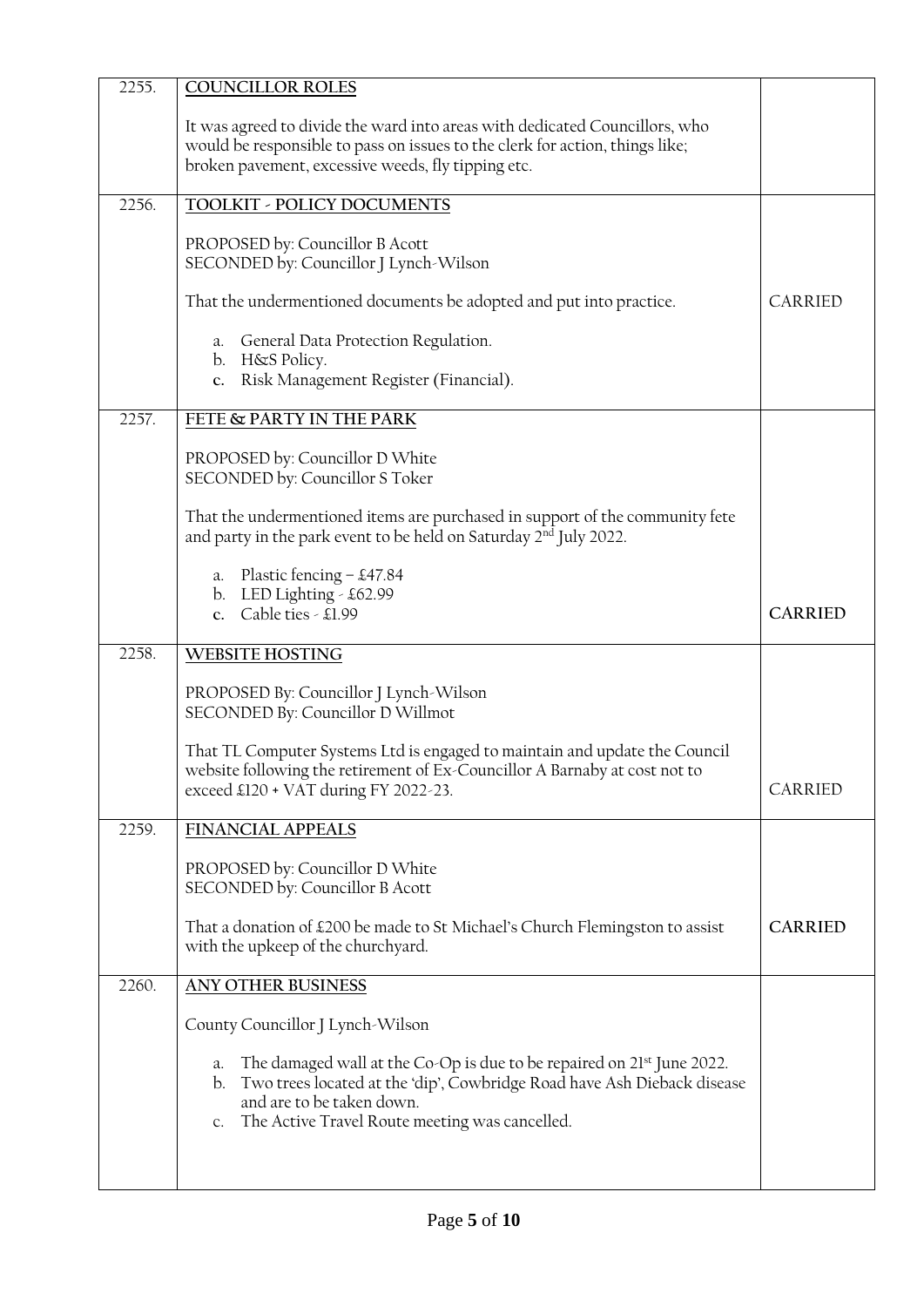| Councillor R Eustace                                                                                                                                                                                                                                                                                     |                                                           |
|----------------------------------------------------------------------------------------------------------------------------------------------------------------------------------------------------------------------------------------------------------------------------------------------------------|-----------------------------------------------------------|
|                                                                                                                                                                                                                                                                                                          |                                                           |
| a. The Council is actively seeking quotes for the supply and installation of<br>solar panels.                                                                                                                                                                                                            |                                                           |
| County Councillor S Haines                                                                                                                                                                                                                                                                               |                                                           |
|                                                                                                                                                                                                                                                                                                          |                                                           |
| b. Regular meetings with Bro Tathan management should be conducted.<br>The chairman confirmed Mr David George from the Welsh<br>Government, Bro Tathan, is to give a briefing to this Council on 5 <sup>th</sup> July<br>2022, about current and future development plans for the site going<br>forward. |                                                           |
|                                                                                                                                                                                                                                                                                                          | a. Gave an update on the explosion at Bro Tathan in 2021. |

There being no further business to discuss the meeting closed at 8.41pm.

Next General Community Council meeting will be held on Tuesday 5<sup>th</sup> July 2022 at 7:30pm.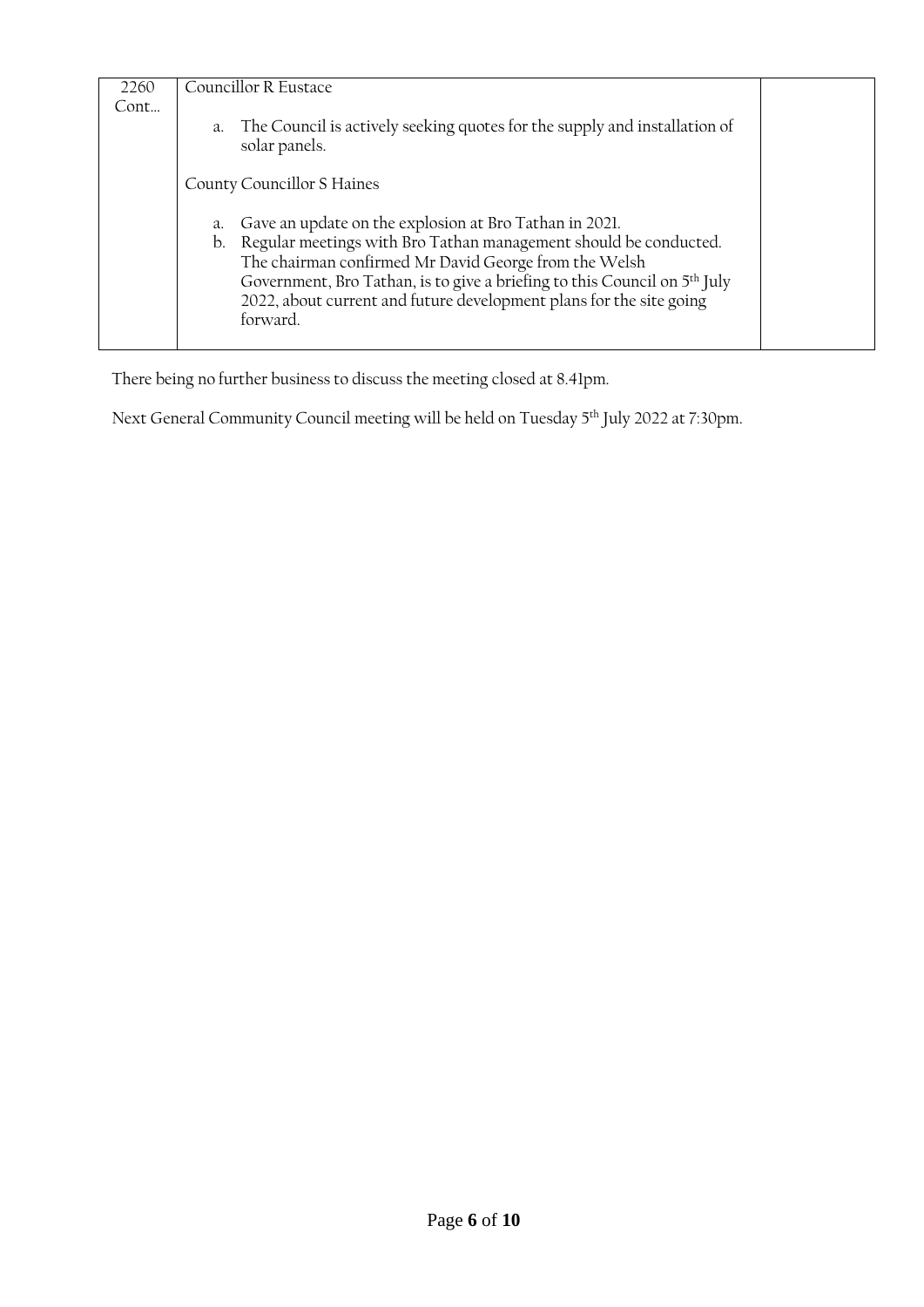#### **ST. ATHAN COMMUNITY COUNCIL FINANCIAL STATEMENT – 31ST MAY 2022**

# **RESERVE ACCOUNT**

| Income         | 6,052.95 |
|----------------|----------|
| Expenditure    | 0.OO     |
| <b>Balance</b> | 6,052.95 |

# **CURRENT ACCOUNT**

| Income                  |           |
|-------------------------|-----------|
| Balance Brought Forward | 3,227.77  |
| Precept                 | 16,544.00 |
| Hall hire               | 404.00    |
| VAT Refund              | 1812.36   |
| St Athan Ward (Fete)    | 95.00     |
| Total                   | 22,083.13 |

| Expenditure          |           |
|----------------------|-----------|
| Administration       | 6,568.72  |
| Chairman's Allowance | 0.00      |
| Council Property     | 1,672.36  |
| Grants & Donations   | 0.00      |
| St Athan Ward        | 2,329.80  |
| Total                | 10,570.88 |
|                      |           |
| <b>Balance</b>       | 11,512.25 |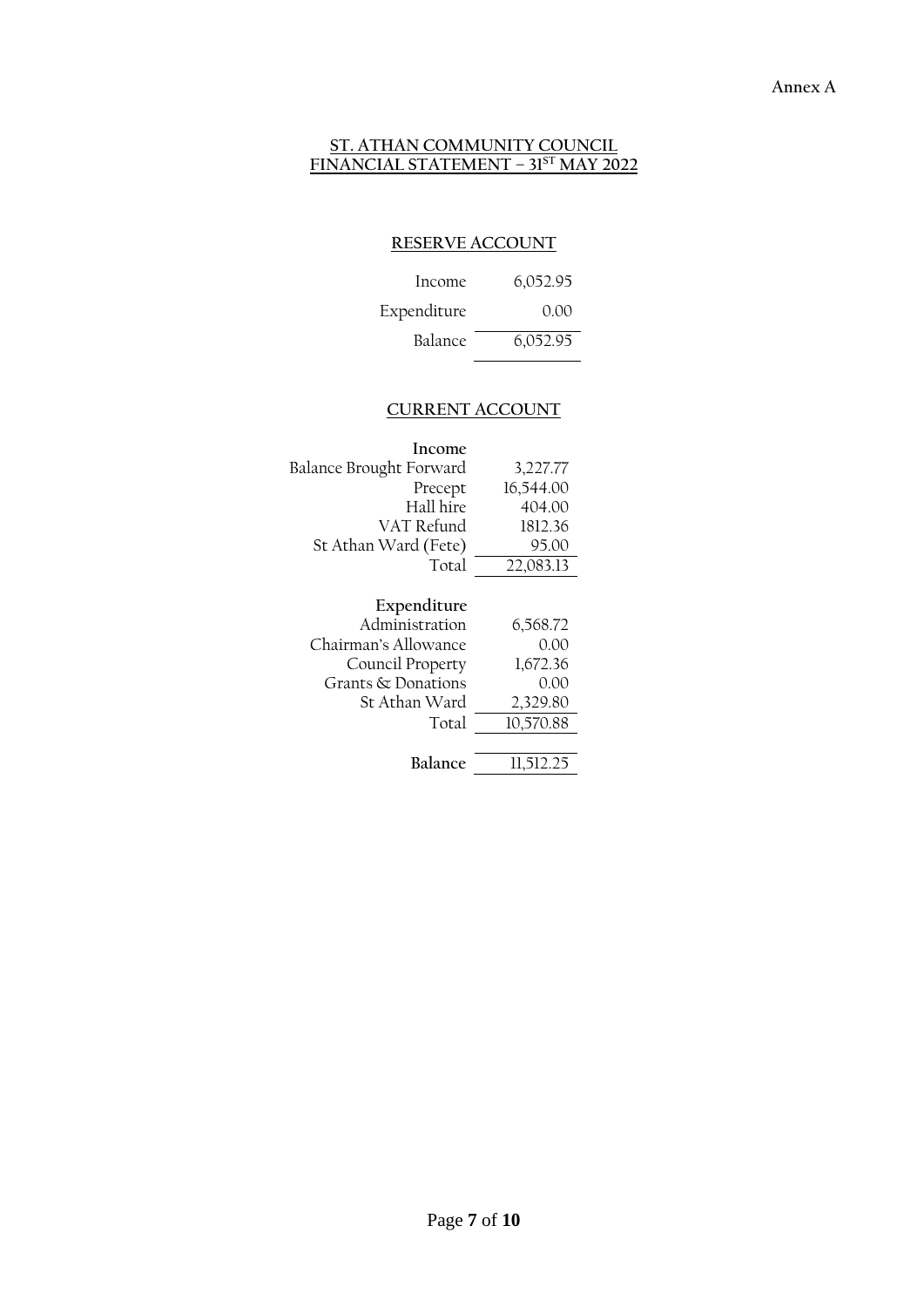## **ABERTHAW POWER STATION LOCAL LIAISON COMMITTEE MEETING HELD REMOYTELY ON WEDNESDAY 11TH MAY 2022**

# **REPORT BY COUNCILLOR B ACOTT**

## **PRESENT**

#### **RWE Generation Representatives**

Chair: David Tate, Central Asset Management, Closed Site Manager Mark Jemmett, Closed Site Team Leader Severine (Sev) Poncelet, Head of Property Management and Site Development Chrissie Matthews, Environmental Management Ms Rachel Sansom, Community Liaison

#### **CCR Representatives**

Rhys Thomas, Chief Operating Officer Christian Cadwallader, Aberthaw Programme Lead Suzanne Chesterton, Head of Communications and Governance Jack Harrison, Graduate on Aberthaw Programme

#### **Resident Representatives**

Mr Bob Dickens - East Aberthaw Mrs Sharne Williams - Gileston Mr Keith Neighbour - Aberthaw Cllr Brian Acott - St Athan Mr Tony Leakey - Natural Resources Wales Duncan Ludlow - Reserve Manager, Wildlife Trust

## **APOLOGIES FOR ABSENCE**

Apologies received from Kelly Nye, Press Officer of RWE and Mr Andrew Morris, West Aberthaw.

## 1. **WELCOME / INTRODUCTION**

Due to a technical issue and delayed start, David Tate introduced himself as the new Chair and began the meeting.

## 2. **ACTIONS FROM PREVIOUS MEETING**

Two actions were recorded.

An action to investigate a bulge on the ash mound. No information from the community was received but a topographical survey has recently been carried out and compared with previous results, with no issues found. This has been recorded in site logs.

Action to share email addresses for RWE and a contact number was completed by including them in the last minutes.

## 3. **SALE UPDATE / SITE REDEVELOPMENT - CCR INTRODUCTION**

David passed to Sev to give an update. Sev confirmed that RWE and CCR have exchanged contracts for the sale of the site. The sale is dependent on environmental permits being transferred to the new owner. This is in a transition phase. The site is in RWE ownership. RWE will withdraw from site when the permits have been transferred. RWE are working closely with CCR and technical experts for this transition. However, the permit transfer will take a bit of time. The applications have been submitted but are in a queue, it is anticipated that this will take some months. Sev advised the group will be updated when the sale is completed.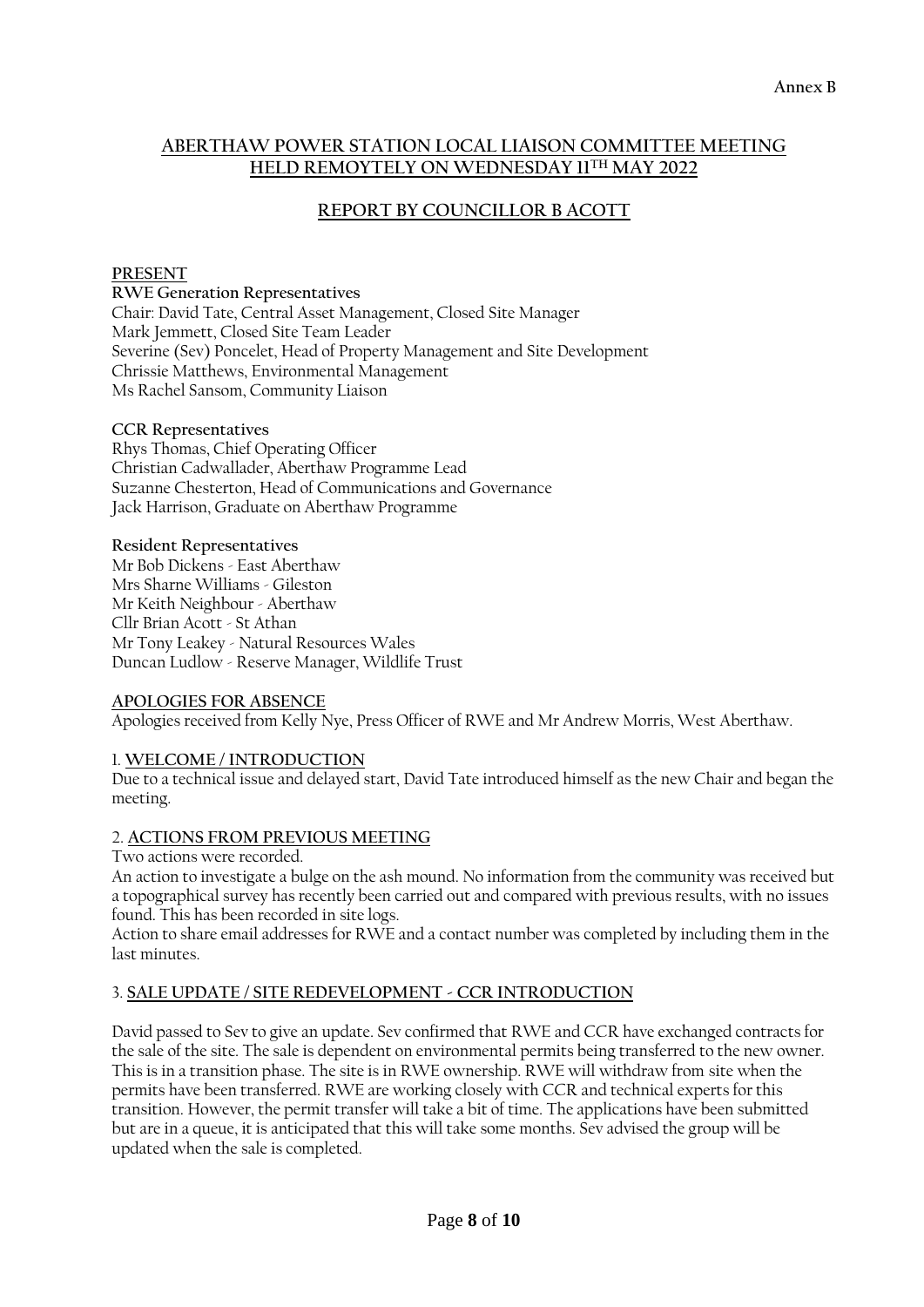David handed over to CCR to present to the group.

The team introduced themselves to the group. Rhys and Christian made the presentation (attached) and outlined the philosophy of the redevelopment of the site. Rhys introduced the role of CCR and its vision. Christian spoke about the Aberthaw site specifically. He outlined that the last 12 months was all about due diligence and how to bring the scheme to life. He shared the indicative plan and confirmed that there are a number of different options being considered (see attached presentation) on the site. Christian advised that of the 500 acres, 200 are primarily developable while 300 would be considered for an ecological park with the potential use of ACE2 as a CCR engagement and visitor centre. He expressed a keen interest in listening to all the sectors: from the community, private and public sector. Christian said he was keen to understand any concerns of residents and would be happy to hear from them. Rhys and Christian confirmed their email addresses are on the attached presentation.

# **4. SITE TEAM UPDATE**

David confirmed that there are seven members of RWE staff on the site. The main focus is on maintenance, particularly surface water, discharge monitoring and permit reporting. There were challenges associated with COVID restrictions and ensuring the health of the staff. Although these have been relaxed, but it is still an area of concern. The team are busy preparing documents including health and safety files as well as digital documents for the handover. Work to sever links with the water supply for St Lythan's, Ely Wells and East Aberthaw reservoir have also been carried out. The latter is included in the sale. Work has also been completed on separation from National Grid and they have been changing some fences and power supplies on the site.

David continued that there have been some health and safety issues since the last meeting. There have been some life buoys thrown into the lagoon that needed to be retrieved; an injured swan was rescued from the reserve; four incidents of net fishing on the River Thaw were reported; storm damage on the site has led to some barriers being erected; five urban explorers were reported to the police with arrests being made on the M4 following alleged thefts. Most recently, the fire brigade have carried out training exerciseson the siteand a potential arson attempt has been reported to the police.

A Security team continue to work on site.. Also the electrical fences within the perimeter are there to stop people accessing the site. Mark added that there are 94 operational cameras around the site and were used to pinpoint the arson incident. David continued that there is a strong relationship with the fire brigade and the site continues to be used for training by them. Recently, rope access training was carried out. He confirmed that RWE are actively engaged with the fire brigade and they know the site well.

David handed over to Sev for an update on the North Quarry. Sev confirmed that RWE will retain the obligation to restore the Quarry and this is, currently, in the development phase. The company has appointed and expert - RPS - who will work on the design and investigation of the best possible solution. This is likely to be a revised scheme and, once finalised, will be presented to NRW, the land owner and the local authority. The aim is to do this at the end of the year with aspiration to startrestoration during 2023.

## 5. **NRW UPDATE**

Tony introduced himself as the site inspector at Aberthaw for over 15 years. He confirmed he had not visited site for over two years as no requirement. He confirmed that he had been in contact with RWE as the sale proceeded and was involved in permit discussions and the process for transfer.. This, he explained, was done largely remotely. Two main applications will need to be made to transfer the two main permits. These are for the main site and the ash mound. These have been submitted by CCR and are in the queue. There is currently a three month period before these will be picked up and assessed. The first determination will be to confirm they are duly made.. This will likely take a couple of months as there may be a need for more information, with both legal entities consulted and discussions around areas such as waste discharge monitoring and environmental requirements. Another application for the end of the power station, in parallel with the others, will be completed after the transfer is finished.